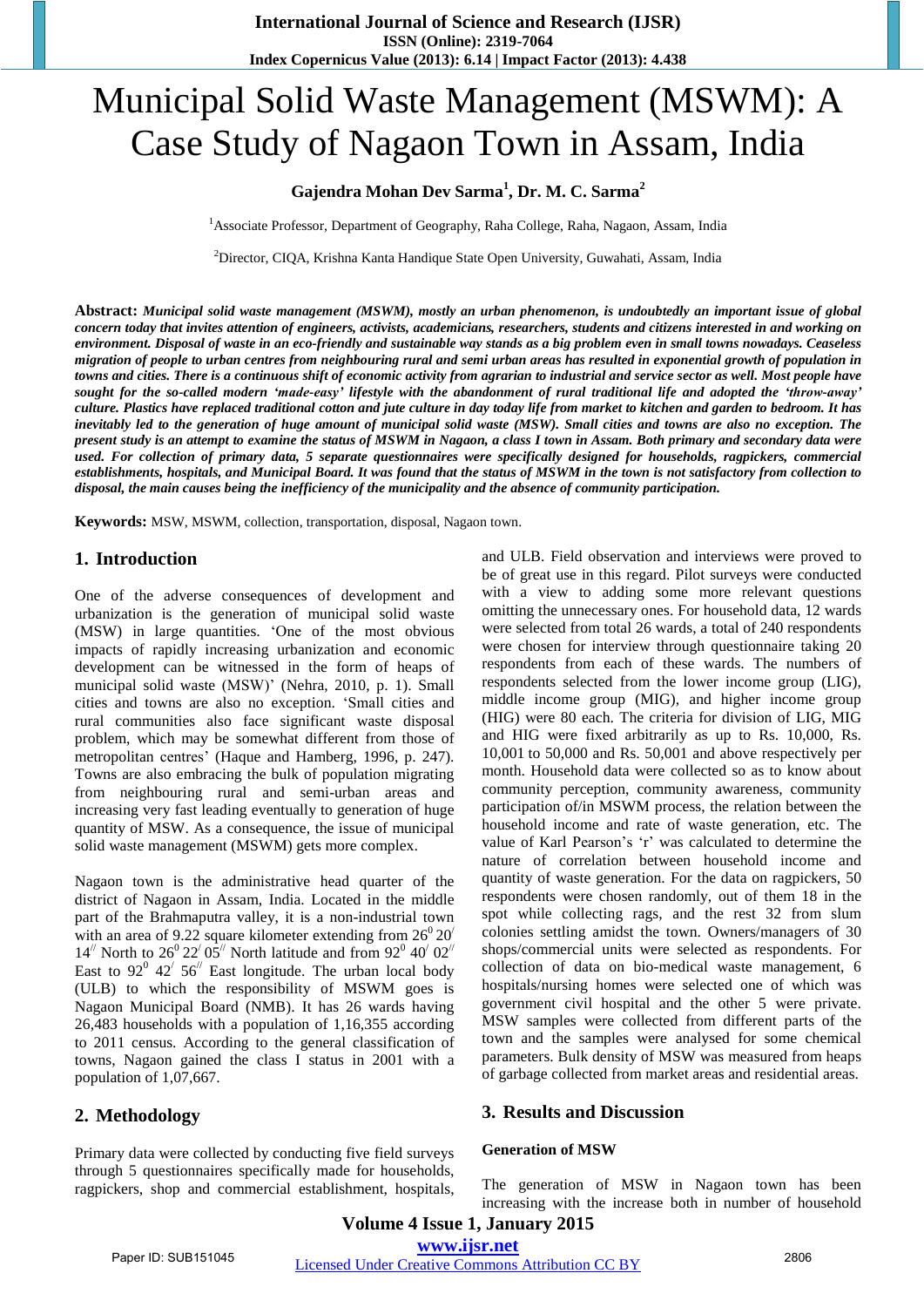and population. The following table shows the upward trend in number of household, population and quantity of MSW generated in Nagaon town.

| Table 1: Increase in number of household, population and |  |  |  |  |  |
|----------------------------------------------------------|--|--|--|--|--|
| waste quantity                                           |  |  |  |  |  |

| wasie gaangii |           |              |                   |  |
|---------------|-----------|--------------|-------------------|--|
| Year          | No. of    | Population   | Waste generated   |  |
|               | household |              | (metric ton) /day |  |
| 2001          | 21.243    | 1,07,667     | 28                |  |
| 2011          | 26.483    | 1,16,355     | 36                |  |
| 2014          | 28,055*   | $1,30,012^*$ |                   |  |

Source : Census of India. \*estimated

The quantity of MSW generated in Nagaon town was estimated to be about 42 metric tones per day in 2014. The generation rate was 0.32 kg/capita/day and 1.50 kg/ household/day. Both dry and wet types of MSW were generated by 91.2 % of the LIG respondents, 95 % of the MIG, 88.7 % of the HIG, and 91.2 % of the total respondents.

**Table 2:** Economic groups and types of MSW generated

|               |      |                                     | <b>Tuble 2.</b> Bechonne groups and types of the $\alpha$ generated |                    |
|---------------|------|-------------------------------------|---------------------------------------------------------------------|--------------------|
| Type of       |      | $\%$ of LIG $\%$ of MIG $\%$ of HIG |                                                                     | % of Total         |
| <b>MSW</b>    |      | respondents respondents             | respondents respondents                                             |                    |
| generated     |      |                                     |                                                                     |                    |
| Dry           | 1.3  | 1.3                                 | 6.3                                                                 | 2.9                |
| Wet           | 7.5  | 3.7                                 | 5.0                                                                 | 5.4                |
| Both dry $\&$ | 91.2 | 95.0                                | 88.7                                                                | 91.7               |
| wet           |      |                                     |                                                                     |                    |
|               |      | Total 100.0 Total 100.0             | Total 100.0                                                         | <b>Total 100.0</b> |

As calculated from the figures as reported by the respondents, the LIG families have an average monthly income of Rs. 10712.5, the MIG families Rs. 26000/- and the HIG families have an average income of Rs. 70,087.5 per month. For the total 240 respondents, it is calculated as Rs. 35,600/- per month.

The LIG households generated 0.8 kg/day in average, while the average values for the MIG and the HIG households were 1.4 kg/day and 2.1 kg/day respectively.

**Table 3:** Correlation between income and amount of waste generated, N=240

| $\epsilon$ cheration, $11 - 270$     |         |                    |                     |  |
|--------------------------------------|---------|--------------------|---------------------|--|
|                                      |         | Std.               | Pearson Correlation |  |
|                                      | Mean    | Deviation          | Coefficient $(r)$   |  |
| Monthly income                       |         | 35600.00 29095.615 | $.650**$            |  |
| Amount of waste<br>generated/day(kg) | 1.43292 | .766506            |                     |  |

\*\* Correlation is significant at the 0.01 level (2-tailed).

Table 3 shows the value of the 'r' (Karl Pearson's coefficient of correlation) is 0.65 indicating a positive correlation between monthly income of the household and quantity of wastes daily generated, the relationship is significant at 0.01 level.

#### **Characteristics of MSW**

Of the physical characteristics of MSW, only the bulk density was measured. A wooden box of  $0.028 \text{ m}^3$  volume, a larger box measuring  $1m<sup>3</sup>$ , and a digital weighing machine with 50 kg. weighing capacity were used to measure density, i.e. weight of MSW per cubic meter. It was found that the

MSW generated in market areas of the town had density of 132.639 kg/m<sup>3</sup> while it was 294.207 kg/m<sup>3</sup> for the residential areas.

Waste samples were collected from different parts of the town applying the Quartering Method. The MSW samples were analysed for some chemical parameters and the values obtained were: moisture content 30% , organic matter 30%, ash content 42% , total organic carbon 23.97, total nitrogen 1.12% and C/N ratio 21.4.

#### **Collection of MSW**

As yet door to door collection of waste was not a practice in the town. About 27% of the residents disposed of their household wastes in the dustbins provided by the ULB, 19% in open land, 16% in roadside, 2% in town drains and 5% in riverbank of the Kalang, the only river flowing across the town. Majority of the shops and commercial establishments engaged some persons on daily/weekly/monthly payment basis to collect and dispose of their wastes into the nearest dustbins.

The animal wastes from about 45 slaughterhouses in the town were disposed of into the river Kalang every day posing threat to water quality. It was alleged by the butchers that some ULB personnel collected Rs. 10 every day from them but did not collect the slaughterhouse wastes for disposal.

The ULB bears no responsibility of the biomedical wastes generated by the medical and health care establishments. The hospitals in the town including the only govt. civil hospital entered into an agreement with Fresh Air, a Guwahati-based NGO for collection and disposal of biomedical wastes generated in respective medical establishment.

The MSW was collected from the community bins, street sweeping and roadside garbage irregularly and transported to the disposal site. Wastes were not segregated at source. The ULB did not provide the residents with colour-coded bins for segregation of wastes at source. The ULB also did not have its own scheme of segregation.

#### **Transportation**

The ULB transported the MSW by 1 tipper truck, 3 tractors with trailer and 1 tractor mounted dumper placer. The tipper truck carried 9 metric tones (volume 12 cubic meter) per day while 3 tractors with trailer carried 13.5 metric tones (18 cubic meter) and the tractor-mounted dumper placer carried 9 metric tones (12 cubic meter) per day. These made a total of approximately 32 metric tones (42 cubic meter) of MSW transported per day to the dumping sites.

#### **Treatment and disposal**

The ULB did not practice any method for treatment of waste. There was no any sanitary landfill. There is no even a composting plant for processing of organic wastes into biomanure. The plants like 'waste to energy (WTE)' or 'refuse-derived fuel (RDF)' are a remote dream for the ULB.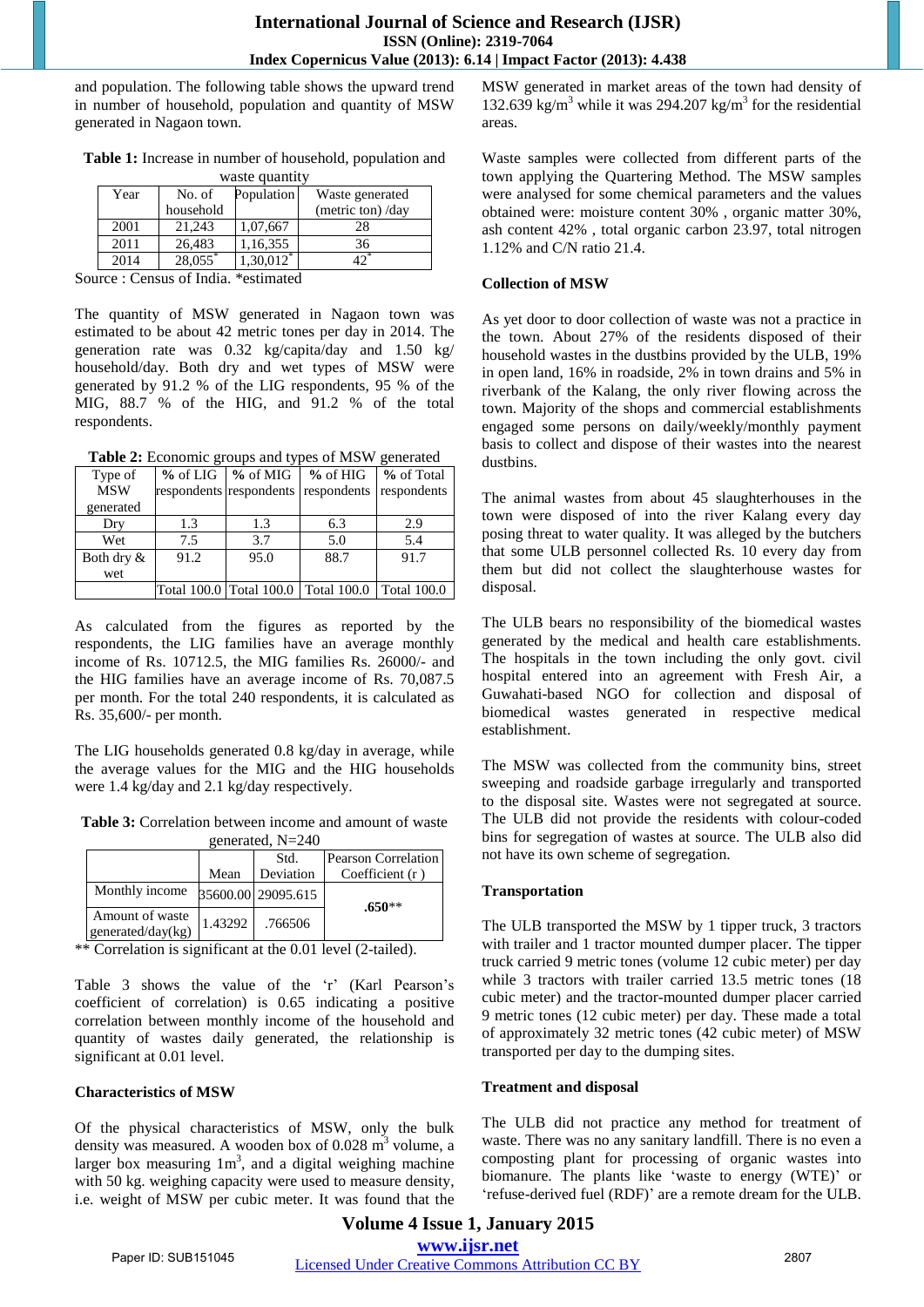Any technological options for thermochemical conversion processes viz. Incineration, pyrolysis/ gasification, and for biochemical conversion processes viz. anaerobic digestion/biomethanation were not started.

State pollution control board, Assam provided NMB with a self-powered garbage disposal system, SWATCH-SP 500, which could destroy any type of organic waste up to 500 kg. daily without using fuel or power. By-product is normal ash just 1% of the input waste. But only one system in the town generating more than 40 metric tonnes/day was definitely insufficient. Due to the high moisture content in the organic MSW in the rainy season, the performance of the SWATCH proved to be very low and the system was likely to be abandoned.

Open dumping was the only means for MSW disposal adopted by the ULB. Roadsides within the town were also chosen for dumping. The disposal sites were also some plots of land taken out on lease by the ULB at a distance about 7/8 km. from the heart of the town and they were frequently changed. The latest was that wastes were disposed of near No. 37 Highway bypass in the outskirt areas of the town.

#### **Community participation and awareness**

Community participation in the MSWM process was found to be absent in the town. A good percentage of the respondents were seen to possess awareness of some environmental/waste related aspects. But it was mostly theoretical, a very minimum number of them followed it in practice. The ULB also did not organize any awareness programme among the residents for segregation of MSW at source or for treatment by vermicomposting etc. No NGOs were found to be involved in MSWM in the town.

## **Ragpickers**

The ragpickers played a vital role in recycling process of the MSW. But they were not having any support from the ULB/govt. and collected rags without any protective wears like boots, gloves, masks etc. A significant aspect was that 52% of the respondents were in the 7-14 year age group and 28% were female. The teenagers were invlolved in the ragpicking job to earn pocket money by selling the segregated recyclable paper/cardboard/plastic/glass/metal items.

# **4. Conclusion And Recommendations**

The ULB failed to manage MSW in a sustainable or environment friendly way. It was continuing collection and transportation activities improperly. Door to door collection and segregation were not a practice. Plastic and polythene bags were in vogue. The ULB also did not have any waste treatment/disposal practice such as recycling, composting, sanitary landfill or incineration etc. It was common complaint of the ULB that it did not possess any land of its own for waste disposal. The ULB did not experience any public private partnership (PPP) model of MSWM. The ragpickers were found to be the only informal stakeholders working at the base level in the of recycling hierarchy. The following recommendations might prove fruitful for an efficient MSWM in the town:

(1) The residents be provided with colour coded bins for segregation at source. (2) Door to door collection of MSW should be a practice. (3) The ULB should adopt composting for organic MSW and train the residents to practice vermicomposting. (4) Some government lands distant from residential area and water bodies be scientifically chosen for sanitary landfill. (5) The ragpickers be trained up and supported until the ULB itself adopt recycling. (6) The ULB should organize awareness campaign to enable residents choose 'Refuse' and 'Reduce'. (7) Penalty be imposed for littering. (8) Technical personnel be sent for training under ULBs proved efficient in MSWM.

# **5. Acknowledgement**

The author sincerely acknowledges the inspiration achieved from Dr. Ajay Kalamdhad, Associate Professor in the department of civil engineering, IIT Guwahati, and Dr. Jiwan Singh, then Research Scholar in the same department, IIT Guwahati who helped me by analyzing the MSW samples for some chemical parameters.

# **References**

- [1] Agarwal, A. et al.(2005). Municipal solid waste recycling and associated Markets in Delhi, India, *Resources, Conservation and Recycling*, *Vol. 44.* pp.73- 99.
- [2] Agrawal, V.S. (2005). *Sustainable waste management : Case study of Nagpur, India* (Abstract). Asian Development Bank. Retrieved 9 April, 2013, from http://www.adb.org/Documents/Events/2005/Sanitation-Wastewater-Management/paper-agrawal.pdf
- [3] Aguilar-Virgen, Q., Vega, Armijo-de, Taboada-González, P.A. & Ojeda-Benitez,S. (2010). Municipal solid waste generation and characterisation in Ensenada, Mexico. *The Open Waste Management Journal*, Vol. 3. pp. 140-145. Retrieved April 9, 2013, from http://www.benthamscience.com/open/towmj/articles/V 003/SI0139TOWMJ/140TOWMJ.pdf
- [4] Anand, S. (2010). *Solid waste management.* New Delhi Mittal Publications. ISBN : 81-8324-353-3 Barooah,D.P.(1978). *Assam District Gazetteers. Nowgong district*. Govt.of Assam. Gauhati.
- [5] Batul, S.A. & Nawaz Ch, Muhammad.(2009). Municipal solid waste management in Lahore City District Pakistan. *Waste Management*, *29*. pp. 1971- 1981.Retrieved April 9, 2013, from http://api.ning.com.files/W\*AUNUqzKtdOgk\*9sehSbU fEnwLjhm5JVP7WgiA75H5EjLulmyT0vmZaczR5rNS sWCsq5gJfDf4dvrG9O87BYBTFv3pp0X/municipalsoli dwastemanagementinLahoreCityDistrictPakistan.pdf
- [6] Bhide, A.D. & Shekdar, A.V. (1998). *Solid waste management in Indian urban centres*. International Solid Waste Association Times (ISWA).
- [7] Bhide, A.D. & Sundaresan, B.B. (2001). *Solid Waste Management : Collection, Processing and Disposal*. Chennai : M. S. Swaminathan Research Foundation.
- [8] Bovea, M.D., Ibanez-Fores,V., Gallardo, A. & Colomer-Mendoza, F.J. (2010). Environmental

#### **Volume 4 Issue 1, January 2015 www.ijsr.net**